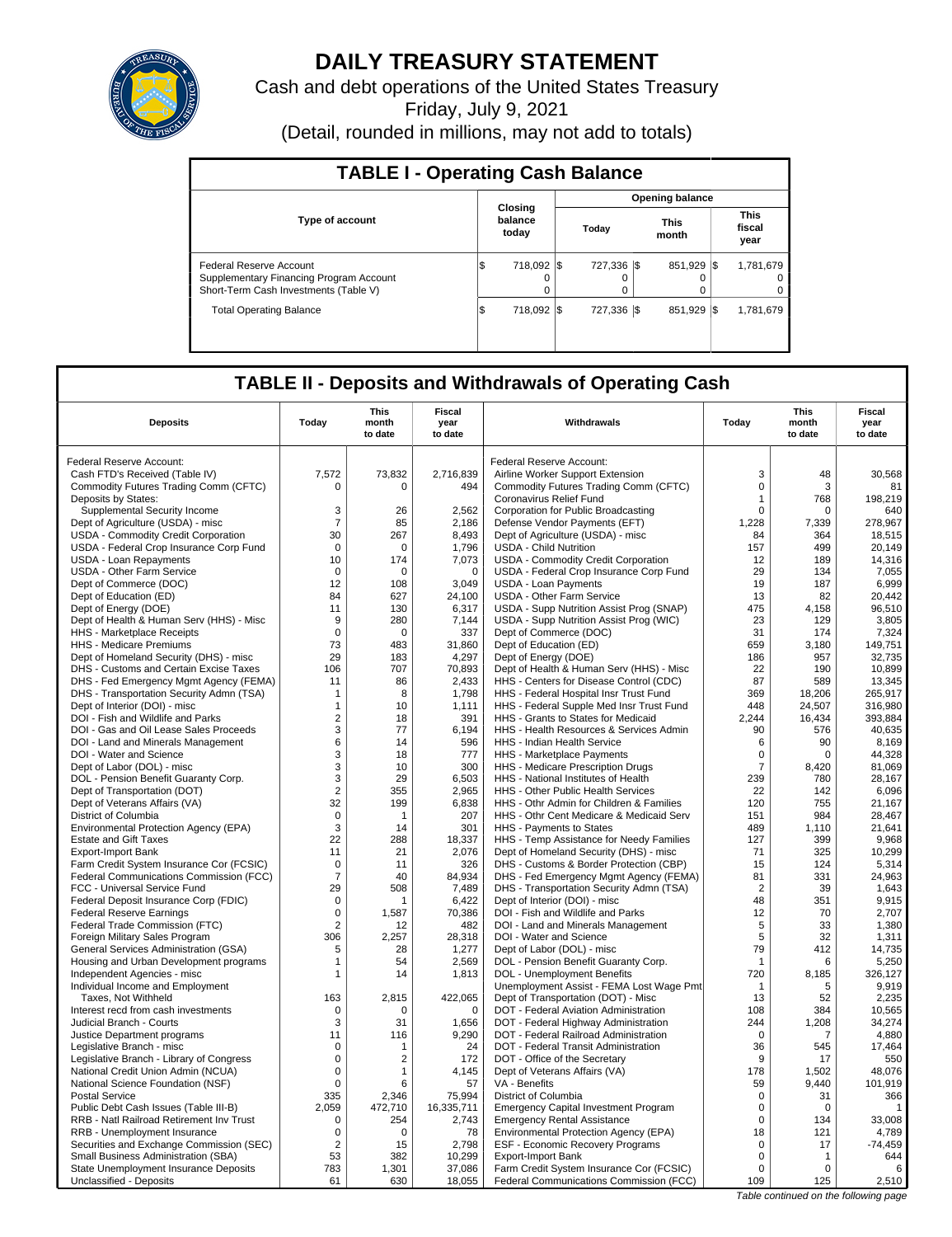# Friday, July 9, 2021

 $\mathsf{l}$ 

# **TABLE II cont. - Deposits and Withdrawals of Operating Cash**

| <b>Deposits</b>                                                                     | Todav        | This<br>month<br>to date | Fiscal<br>year<br>to date | Withdrawals                                                                              | Todav                      | <b>This</b><br>month<br>to date | Fiscal<br>vear<br>to date  |
|-------------------------------------------------------------------------------------|--------------|--------------------------|---------------------------|------------------------------------------------------------------------------------------|----------------------------|---------------------------------|----------------------------|
| Other Deposits:                                                                     |              |                          |                           | FCC - Universal Service Fund                                                             | $\overline{0}$             | 41                              | 6,625                      |
| Federal Housing Admin: Note Sales                                                   | 164          | 1.017                    | 16,818                    | Federal Deposit Insurance Corp (FDIC)                                                    | 5                          | 27                              | 768                        |
| Thrift Savings Plan Transfer                                                        | 66           | 279                      | 37,057                    | Federal Employees Insurance Payments                                                     | 385                        | 2,551                           | 68,959                     |
|                                                                                     |              |                          |                           | Federal Salaries (EFT)                                                                   | 3,881                      | 5.644                           | 161.917                    |
|                                                                                     |              |                          |                           | Federal Trade Commission (FTC)                                                           | 1                          | 1                               | 432                        |
|                                                                                     |              |                          |                           | General Services Administration (GSA)                                                    | 51                         | 945                             | 20.979                     |
|                                                                                     |              |                          |                           | Housing and Urban Development programs                                                   | 155                        | 4.177                           | 57,999                     |
|                                                                                     |              |                          |                           | Independent Agencies - misc                                                              | 20                         | 102                             | 2,991                      |
|                                                                                     |              |                          |                           | Interest on Treasury Securities                                                          | $\mathbf 0$                | 132                             | 220.747                    |
|                                                                                     |              |                          |                           | IRS - Economic Impact Payments (EFT)                                                     | $\mathbf 0$                | 410                             | 440.741                    |
|                                                                                     |              |                          |                           | IRS Tax Refunds Business (EFT)                                                           | 92                         | 790                             | 24.540                     |
|                                                                                     |              |                          |                           | IRS Tax Refunds Individual (EFT)                                                         | $1/-16$                    | 2,663                           | 305,354                    |
|                                                                                     |              |                          |                           | Judicial Branch - Courts                                                                 | 14                         | 44                              | 1,391                      |
|                                                                                     |              |                          |                           | Justice Department programs                                                              | 225                        | 508                             | 16,266                     |
|                                                                                     |              |                          |                           | Legislative Branch - misc                                                                | 8                          | 33                              | 989                        |
|                                                                                     |              |                          |                           | Legislative Branch - Library of Congress                                                 | $\mathbf 0$                | $\overline{7}$                  | 622                        |
|                                                                                     |              |                          |                           | <b>NASA</b>                                                                              | 57                         | 574                             | 15,628                     |
|                                                                                     |              |                          |                           | National Credit Union Admin (NCUA)                                                       | $\mathbf 0$                | $\mathbf{1}$                    | 1,840                      |
|                                                                                     |              |                          |                           | National Science Foundation (NSF)                                                        | 32                         | 251                             | 5.025                      |
|                                                                                     |              |                          |                           | Postal Service Money Orders and Other                                                    | 210                        | 1.111                           | 33.507                     |
|                                                                                     |              |                          |                           | Public Debt Cash Redemp. (Table III-B)                                                   | 1,592                      | 489.129                         | 15,110,832                 |
|                                                                                     |              |                          |                           | Railroad Retirement Board (RRB) - misc                                                   | 0                          | $\Omega$                        | 37                         |
|                                                                                     |              |                          |                           | <b>RRB - Benefit Payments</b>                                                            | 1                          | 1,148                           | 11,701                     |
|                                                                                     |              |                          |                           | Securities and Exchange Commission (SEC)                                                 | 6                          | 16                              | 901                        |
|                                                                                     |              |                          |                           | Small Business Administration (SBA)                                                      | 3,153                      | 19,074                          | 492.765                    |
|                                                                                     |              |                          |                           | Social Security Benefits (EFT)                                                           | 63                         | 22,164                          | 769,441                    |
|                                                                                     |              |                          |                           | <b>Transportation Services</b>                                                           | $\Omega$                   | $\Omega$                        | $\mathbf 0$                |
|                                                                                     |              |                          |                           | Other Withdrawals:                                                                       |                            |                                 |                            |
|                                                                                     |              |                          |                           | Agency for Internat'l Development                                                        | 52                         | 2,846                           | 17,450                     |
|                                                                                     |              |                          |                           | State Department                                                                         | 58                         | 318                             | 12,351                     |
|                                                                                     |              |                          |                           | Thrift Savings Plan Transfer                                                             | 1,054                      | 3,904                           | 48,219                     |
|                                                                                     |              |                          |                           | Unclassified                                                                             | 1,089                      | 7,769                           | 310,144                    |
| <b>Total Other Deposits</b><br>Change in Balance of Uncollected                     | 230          | 3,434                    | 67,071                    | Total, Other Withdrawals                                                                 | 2,253                      | 34,006                          | 642,914                    |
| Funds                                                                               | 0            | 0                        | $\mathbf 0$               |                                                                                          |                            |                                 |                            |
| <b>Transfers from Depositaries</b>                                                  | $\mathbf 0$  | 0                        | 0                         | <b>Transfers to Depositaries</b>                                                         | 0                          | $\mathbf 0$                     | 0                          |
| <b>Total Federal Reserve Account</b>                                                | 12.105       | 566,606                  | 20,129,528                | <b>Total Federal Reserve Account</b>                                                     | 21,348                     | 700,442                         | 21,193,115                 |
| Short-Term Cash Investments:<br>Transfers from Federal Reserve Account<br>(Table V) | $\Omega$     | $\Omega$                 | $\mathbf 0$               | Short-Term Cash Investments:<br><b>Transfers to Federal Reserve Account</b><br>(Table V) | $\Omega$                   | $\Omega$                        | $\Omega$                   |
| Total Deposits (excluding transfers)                                                | 12,105<br>S. |                          | 566,606 \$ 20,129,528     | Total Withdrawals (excluding transfers)                                                  | l\$<br>$21,348$ \$         |                                 | 700,442 \$ 21,193,115      |
|                                                                                     |              |                          |                           | Net Change in Operating Cash Balance                                                     | l\$<br>$-9,244$ $\sqrt{5}$ |                                 | $-133,836$ \$ $-1,063,587$ |

|                                               |          |                        |                                 |                                                                  |                            |                                                                              |                                                                                                                                                           |       |    |                                                            |                                                   | See Footnote                                  |
|-----------------------------------------------|----------|------------------------|---------------------------------|------------------------------------------------------------------|----------------------------|------------------------------------------------------------------------------|-----------------------------------------------------------------------------------------------------------------------------------------------------------|-------|----|------------------------------------------------------------|---------------------------------------------------|-----------------------------------------------|
| <b>TABLE III-A - Public Debt Transactions</b> |          |                        |                                 |                                                                  |                            |                                                                              |                                                                                                                                                           |       |    |                                                            |                                                   |                                               |
|                                               | Today    |                        | <b>This</b><br>month<br>to date |                                                                  | Fiscal<br>year<br>to date  | <b>Redemptions</b>                                                           |                                                                                                                                                           | Todav |    | <b>This</b><br>month<br>to date                            |                                                   | Fiscal<br>year<br>to date                     |
|                                               |          |                        |                                 |                                                                  |                            | Marketable:                                                                  |                                                                                                                                                           |       |    |                                                            |                                                   |                                               |
|                                               |          |                        |                                 |                                                                  |                            | <b>Bills</b>                                                                 |                                                                                                                                                           |       | \$ |                                                            |                                                   | 12,916,683                                    |
|                                               | 0        | l\$                    |                                 |                                                                  | 8,368,742                  | <b>Notes</b>                                                                 |                                                                                                                                                           |       |    | 0                                                          |                                                   | 1,707,506                                     |
|                                               | 0        |                        | 115,006                         |                                                                  | 3,775,126                  | <b>Bonds</b>                                                                 |                                                                                                                                                           |       |    | $\Omega$                                                   |                                                   | 20,143                                        |
|                                               |          |                        | -1                              |                                                                  | 3,262,994                  | <b>Federal Financing Bank</b>                                                |                                                                                                                                                           |       |    | $\Omega$                                                   |                                                   | 1,209                                         |
|                                               |          |                        | O                               |                                                                  |                            |                                                                              |                                                                                                                                                           |       |    |                                                            |                                                   |                                               |
|                                               |          |                        |                                 |                                                                  |                            |                                                                              |                                                                                                                                                           |       |    |                                                            |                                                   | 8,241                                         |
|                                               | $\Omega$ |                        | $\Omega$                        |                                                                  |                            |                                                                              |                                                                                                                                                           |       |    |                                                            |                                                   | 82,180,379                                    |
|                                               |          |                        |                                 |                                                                  |                            |                                                                              |                                                                                                                                                           |       |    | 0                                                          |                                                   | 0                                             |
|                                               |          |                        |                                 |                                                                  |                            | <b>Domestic Series</b>                                                       |                                                                                                                                                           |       |    | $\Omega$                                                   |                                                   | 71,549                                        |
|                                               |          |                        |                                 |                                                                  |                            |                                                                              |                                                                                                                                                           |       |    | $\Omega$                                                   |                                                   | $\Omega$                                      |
|                                               |          |                        |                                 |                                                                  |                            | <b>State and Local Series</b>                                                |                                                                                                                                                           |       |    |                                                            |                                                   | 71,456                                        |
|                                               |          |                        |                                 |                                                                  |                            | Other                                                                        |                                                                                                                                                           |       |    |                                                            |                                                   | 315,254                                       |
|                                               |          |                        |                                 |                                                                  |                            |                                                                              |                                                                                                                                                           |       |    |                                                            |                                                   |                                               |
|                                               |          |                        |                                 |                                                                  |                            |                                                                              |                                                                                                                                                           |       |    |                                                            |                                                   |                                               |
|                                               |          |                        |                                 |                                                                  |                            |                                                                              |                                                                                                                                                           |       |    |                                                            |                                                   |                                               |
|                                               |          |                        |                                 |                                                                  |                            |                                                                              |                                                                                                                                                           |       |    |                                                            |                                                   | 97,292,420                                    |
|                                               |          |                        |                                 |                                                                  |                            |                                                                              |                                                                                                                                                           |       |    |                                                            |                                                   |                                               |
|                                               |          |                        |                                 |                                                                  | 98,832,524                 | Net Change in Public Debt Outstanding                                        |                                                                                                                                                           |       |    |                                                            |                                                   | 1,540,104                                     |
|                                               |          | 421<br>2<br>O<br>1,534 | 431,706<br>519                  | 3,791<br>49<br>338<br>2,610,190<br>9,308<br>10,546<br>434,188 \$ | 337,865 \$<br>3,087,092 \$ | 535,573<br>51,980<br>1,113<br>3,233<br>82,427,462<br>20<br>90,467<br>315,814 | Nonmarketable:<br>United States Savings Securities<br><b>Government Account Series</b><br>Hope Bonds<br><b>Foreign Series</b><br><b>Total Redemptions</b> |       |    | $\mathbf 0$<br>38<br>427,255<br>18<br>1,536<br>$5,341$ \\$ | 298<br>2,641,903<br>6,444<br>10,517<br>428,847 \$ | 471,870 \$<br>$3,131,032$ \$<br>$-43,940$ \\$ |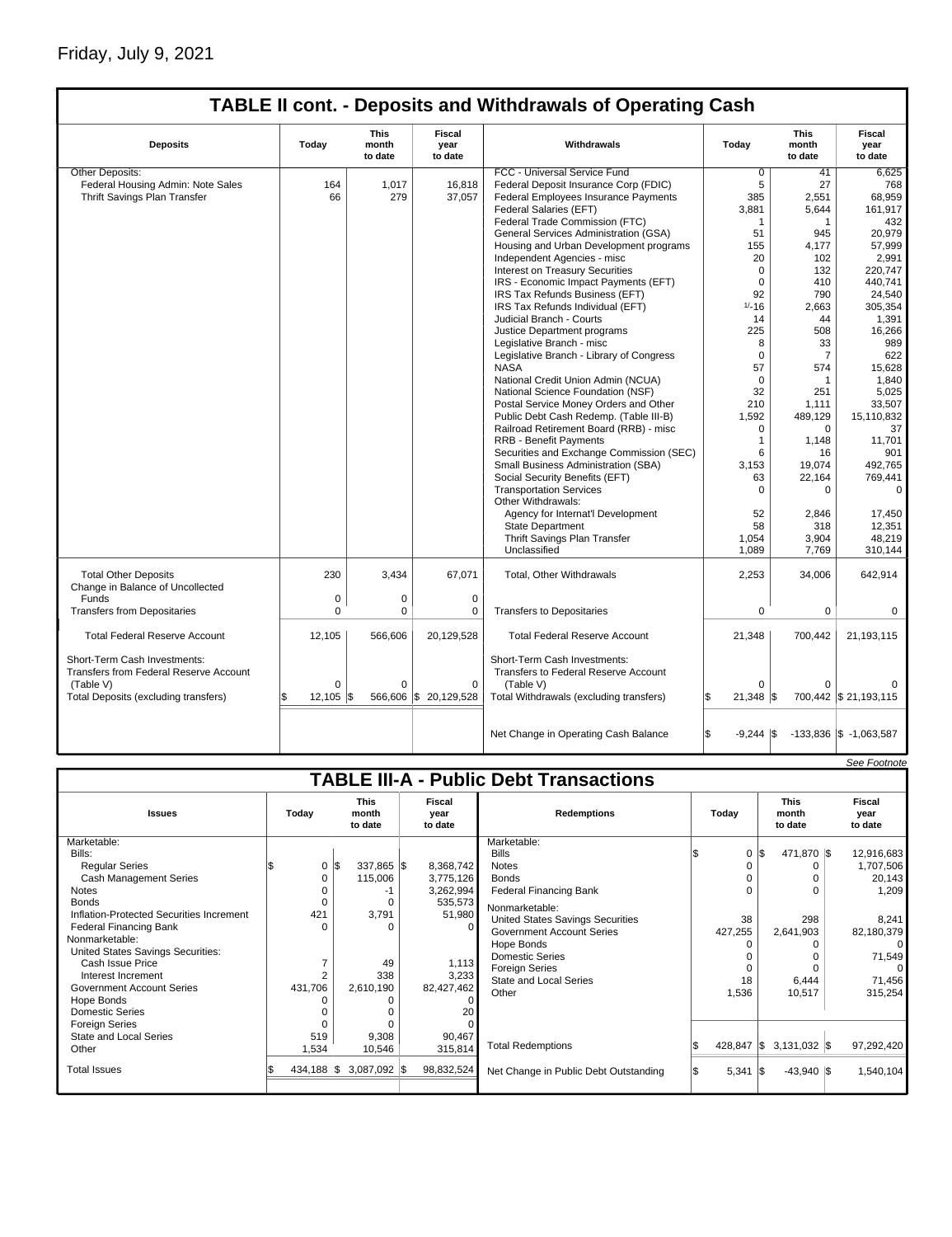| <b>TABLE III-B - Adjustment of Public Debt</b><br><b>Transactions to Cash Basis</b>                                                                                                                                                                                                                                                                                                              |          |                                                        |            |                                                            |                                                                                      |  |  |  |  |  |  |  |  |  |  |  |  |                                 |                           |
|--------------------------------------------------------------------------------------------------------------------------------------------------------------------------------------------------------------------------------------------------------------------------------------------------------------------------------------------------------------------------------------------------|----------|--------------------------------------------------------|------------|------------------------------------------------------------|--------------------------------------------------------------------------------------|--|--|--|--|--|--|--|--|--|--|--|--|---------------------------------|---------------------------|
| <b>Transactions</b>                                                                                                                                                                                                                                                                                                                                                                              |          | Today                                                  |            |                                                            |                                                                                      |  |  |  |  |  |  |  |  |  |  |  |  | <b>This</b><br>month<br>to date | Fiscal<br>year<br>to date |
| Public Debt Cash Issues:<br>Public Debt Issues (Table III-A)<br>Premium on New Issues<br>Discount on New Issues:<br>Bills (-)<br>Bonds and Notes (-)<br>Federal Financing Bank (-)<br>Government Account Transactions (-)<br>Hope Bonds (-)<br>Interest Increment on United States<br>Savings Securities (-)<br>Inflation-Protected Securities Increment<br><b>Total Public Debt Cash Issues</b> | \$       | 434,188<br>n<br>0<br>0<br>0<br>431,706<br>2<br>421     | l\$        | $\Omega$<br>64<br>0<br>U<br>2,610,190<br>o<br>338<br>3.791 | 3,087,092 \$98,832,524<br>14,216<br>2,391<br>27,019<br>82,427,462<br>3,233<br>50,925 |  |  |  |  |  |  |  |  |  |  |  |  |                                 |                           |
| Deposited in Federal Reserve Account<br><b>Public Debt Cash Redemptions:</b><br>Public Debt Redemptions (Table III-A)<br>Premium on Debt Buyback Operation<br>Discount on Debt Buyback Operation (-)<br>Federal Financing Bank (-)<br>Government Account Transactions (-)<br>Hope Bonds (-)<br><b>Total Public Debt Cash Redemptions</b>                                                         | \$<br>\$ | 2,059<br>428,847<br>0<br>$\Omega$<br>O<br>427,255<br>O | 1\$<br>I\$ | 472,710<br>3,131,032<br>0<br>o<br>o<br>2,641,903<br>o      | \$16,335,711<br>\$97,292,420<br>1.209<br>82,180,379                                  |  |  |  |  |  |  |  |  |  |  |  |  |                                 |                           |
| Withdrawn from Federal Reserve Acct.                                                                                                                                                                                                                                                                                                                                                             | l\$      | 1,592                                                  | l\$        |                                                            | 489,129 \$15,110,832                                                                 |  |  |  |  |  |  |  |  |  |  |  |  |                                 |                           |

| <b>TABLE III-C - Debt Subject to Limit</b>                                        |                           |                                                                                  |                           |                           |  |  |  |  |  |  |
|-----------------------------------------------------------------------------------|---------------------------|----------------------------------------------------------------------------------|---------------------------|---------------------------|--|--|--|--|--|--|
|                                                                                   | Closing                   |                                                                                  | Opening balance           |                           |  |  |  |  |  |  |
| <b>Balance Transactions</b>                                                       | balance<br>todav          | Today                                                                            | <b>This</b><br>month      | Fiscal<br>year            |  |  |  |  |  |  |
| Debt Held by the Public<br>Intragovernmental Holdings<br><b>Total Public Debt</b> | \$22,315,030<br>6.170.466 | \$22,314,776<br>6,165,378                                                        | \$22,329,823<br>6,199,613 | \$21,018,952<br>5,926,439 |  |  |  |  |  |  |
| Outstanding<br>Less: Debt Not<br>Subject to Limit:                                | 28,485,496                | 28,480,154                                                                       | 28,529,436                | 26,945,391                |  |  |  |  |  |  |
| Other Debt                                                                        | 478                       | 478                                                                              | 478                       | 478                       |  |  |  |  |  |  |
| <b>Unamortized Discount</b>                                                       | 21,337                    | 21,348                                                                           | 21,376                    | 17,271                    |  |  |  |  |  |  |
| <b>Federal Financing Bank</b>                                                     | 6,053                     | 6,053                                                                            | 6,053                     | 7,262                     |  |  |  |  |  |  |
| Hope Bonds                                                                        | ŋ                         | ი                                                                                | o                         | O                         |  |  |  |  |  |  |
| Plus: Other Debt Subject to Limit<br><b>Guaranteed Debt of</b>                    |                           |                                                                                  |                           |                           |  |  |  |  |  |  |
| Government Agencies                                                               | $\Omega$                  | $\Omega$                                                                         | $\Omega$                  | $\Omega$                  |  |  |  |  |  |  |
| <b>Total Public Debt</b><br>Subject to Limit                                      | \$28,457,628              | $\frac{1}{2}$ \$28,452,275 $\frac{1}{2}$ \$28,501,528 $\frac{1}{2}$ \$26,920,380 |                           |                           |  |  |  |  |  |  |
|                                                                                   |                           |                                                                                  |                           |                           |  |  |  |  |  |  |
| <b>Statutory Debt Limit</b>                                                       | SUSP-1                    | SUSP-1                                                                           | SUSP-1                    | SUSP-1                    |  |  |  |  |  |  |
|                                                                                   |                           |                                                                                  |                           |                           |  |  |  |  |  |  |

See Footnote

| <b>TABLE IV - Federal Tax Deposits</b>                                                                                                                                                                                                        |     |                                                  |     |                                                       |                           |                                                                      |  |  |
|-----------------------------------------------------------------------------------------------------------------------------------------------------------------------------------------------------------------------------------------------|-----|--------------------------------------------------|-----|-------------------------------------------------------|---------------------------|----------------------------------------------------------------------|--|--|
| Classification                                                                                                                                                                                                                                |     | Today                                            |     | <b>This</b><br>month<br>to date                       | Fiscal<br>vear<br>to date |                                                                      |  |  |
| Withheld Income and Employment Taxes<br>Individual Income Taxes<br><b>Railroad Retirement Taxes</b><br><b>Excise Taxes</b><br><b>Corporation Income Taxes</b><br><b>Federal Unemployment Taxes</b><br>Estate and Gift Taxes & Misc IRS Rcpts. | l\$ | $7,947$ \\$<br>279<br>48<br>124<br>184<br>8<br>5 |     | 74,552 \$<br>1,928<br>127<br>317<br>2,039<br>34<br>31 |                           | 2,126,031<br>322,162<br>4,064<br>52,102<br>292,420<br>5,519<br>4,382 |  |  |
| Total                                                                                                                                                                                                                                         | \$  | $8,595$ \\$                                      |     | 79,030 \$                                             |                           | 2,806,680                                                            |  |  |
| Cash Federal Tax Deposits:<br><b>Direct</b><br><b>Through Depositaries</b>                                                                                                                                                                    | \$  | 39<br>7,534                                      | 1\$ | 272S<br>73,560                                        |                           | 23,038<br>2,693,801                                                  |  |  |
| Total Cash FTD's<br><b>Inter-agency Transfers</b>                                                                                                                                                                                             | \$  | $7,572$ \\$<br>1,022                             |     | 73,832<br>5,197                                       | 1\$                       | 2,716,839<br>89,841                                                  |  |  |
| Total                                                                                                                                                                                                                                         | \$  | $8,595$ \\$                                      |     | 79,030 \$                                             |                           | 2,806,680                                                            |  |  |
|                                                                                                                                                                                                                                               |     |                                                  |     |                                                       |                           |                                                                      |  |  |

|                                              |  |          |     |                           |     |          | See <i>Footnote</i> |  |  |
|----------------------------------------------|--|----------|-----|---------------------------|-----|----------|---------------------|--|--|
| <b>TABLE V - Short-Term Cash Investments</b> |  |          |     |                           |     |          |                     |  |  |
|                                              |  |          |     | <b>Type of Depositary</b> |     |          |                     |  |  |
| <b>Balance Transactions</b>                  |  | А        |     | в                         | С   |          | <b>Total</b>        |  |  |
| Opening Balance Today<br>Deposits:           |  | $\Omega$ | 1\$ | $\Omega$                  | \$  | 0        | IS.                 |  |  |
| <b>Transfers to Depositaries</b>             |  | O        |     | 0                         |     | 0        |                     |  |  |
| <b>Special Direct Investment</b>             |  | O        |     | 0                         |     | 0        |                     |  |  |
| <b>Term Investment</b>                       |  | $\Omega$ |     | 0                         |     | O        |                     |  |  |
| Repo Investment                              |  | O        |     | $\Omega$                  |     | 0        |                     |  |  |
| Withdrawals:                                 |  |          |     |                           |     |          |                     |  |  |
| <b>Treasury Initiated</b>                    |  | O        |     | 0                         |     | $\Omega$ |                     |  |  |
| Depositary Initiated                         |  | $\Omega$ |     | 0                         |     | 0        |                     |  |  |
| <b>Special Direct Investment</b>             |  | Ω        |     | 0                         |     | 0        |                     |  |  |
| <b>Term Investment</b>                       |  | O        |     | $\Omega$                  |     | 0        |                     |  |  |
| Repo Investment                              |  | 0        |     | $\Omega$                  |     | 0        |                     |  |  |
| Closing Balance Today                        |  | 0        | l\$ | 0                         | I\$ | 0        | IS.                 |  |  |

| <b>TABLE VI - Income Tax Refunds Issued</b> |         |                                 |                           |  |  |  |  |  |  |  |
|---------------------------------------------|---------|---------------------------------|---------------------------|--|--|--|--|--|--|--|
| <b>Classification</b>                       | Today   | <b>This</b><br>month<br>to date | Fiscal<br>year<br>to date |  |  |  |  |  |  |  |
| IRS - Economic Impact Payments (Checks)     | 8       | 358                             | 83,642                    |  |  |  |  |  |  |  |
| IRS - Economic Impact Payments (EFT)        | 0       | 410                             | 440,741                   |  |  |  |  |  |  |  |
| IRS Tax Refunds Business (Checks)           | 45      | 924                             | 49.211                    |  |  |  |  |  |  |  |
| IRS Tax Refunds Business (EFT)              | 92      | 790                             | 24,540                    |  |  |  |  |  |  |  |
| IRS Tax Refunds Individual (Checks)         | 59      | 1,299                           | 52,525                    |  |  |  |  |  |  |  |
| IRS Tax Refunds Individual (EFT)            | $1/-16$ | 2,663                           | 305.354                   |  |  |  |  |  |  |  |

See Footnote

### **Daily Treasury Statement Footnotes:**

#### **General Footnotes and Statements:**

This statement summarizes the United States Treasury's cash and debt operations for the Federal Government. Treasury's operating cash is maintained in an account at the Federal Reserve Bank of New York and in short-term cash investments. Treasury minimized and then suspended its short-term cash investment program beginning in November 2008, but anticipates investing again when market conditions warrant. Major information sources include: Federal Reserve Banks, Treasury Regional Financial Centers, Internal Revenue Service Centers, various electronic systems, and information on the Public Debt. Information is presented on a modified cash basis. Deposits are reflected as received and withdrawals are reflected as processed.SOURCE: Bureau of the Fiscal Service, Department of the Treasury. Note: The Daily Treasury Statement (DTS) is available by 4:00 p.m. the following business day on the Fiscal Service website https://fiscal.treasury.gov/reports-statements/dts/. For more information, call the Cash Reporting Branch at 202-874-9789.

#### **TABLE II – Deposits and Withdrawals of Operating Cash**

1/Reported as a negative amount due to a return/reversal of \$16 million.